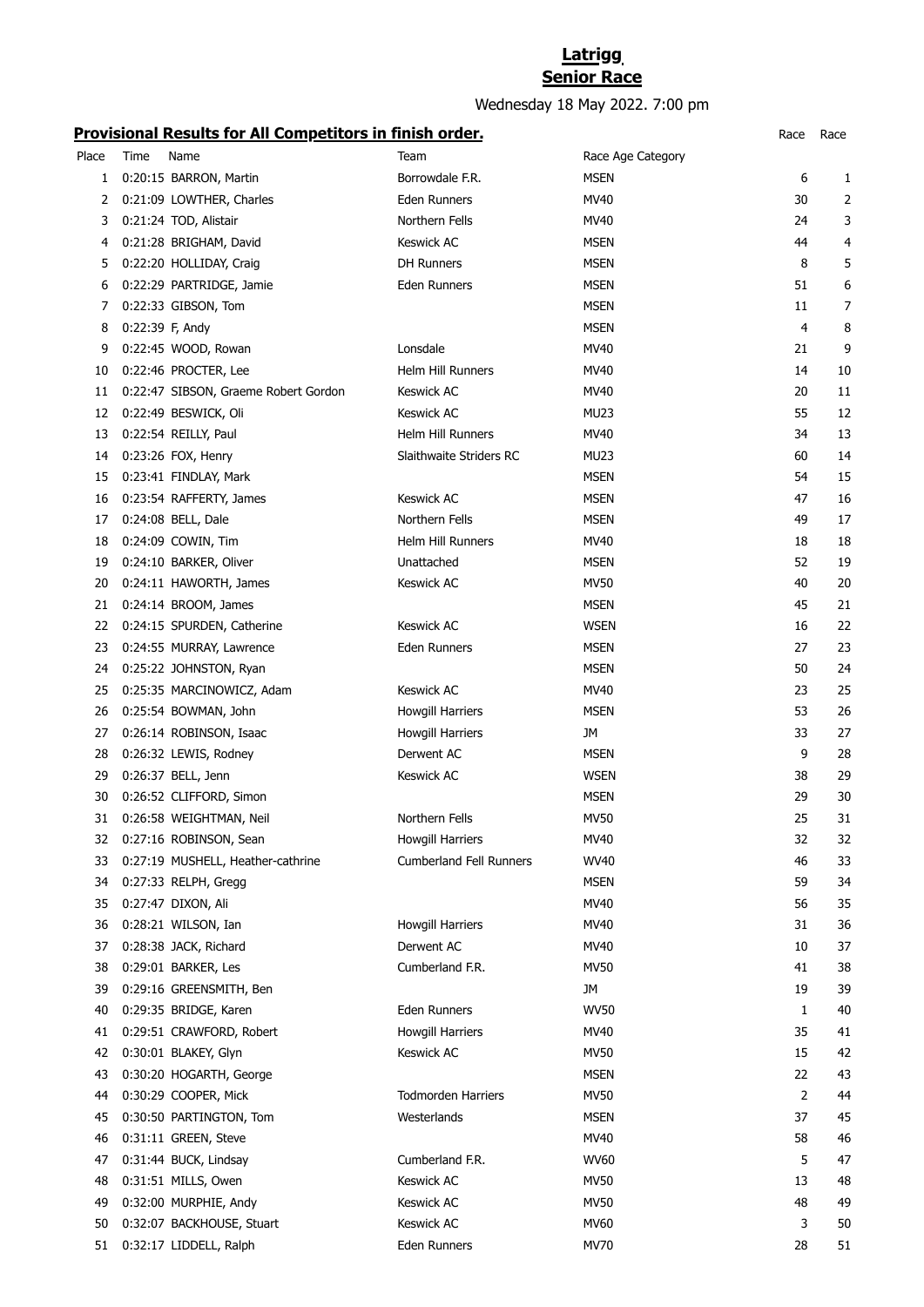| 52 0:32:23 MOORE, Nick      | Cumberland F.R. | MV60        | 43 | 52 |
|-----------------------------|-----------------|-------------|----|----|
| 53 0:33:11 PARKER, Darren   | Cumberland F.R. | <b>MV50</b> | 39 | 53 |
| 54 0:33:24 WOOD, Mark       | Unattached      | MV40        | 42 | 54 |
| 55 0:33:45 JOHNSON, Andrew  | Netherhall AC   | MV60        | 57 | 55 |
| 56 0:35:21 HIND, Mike       | Borrowdale F.R. | MV70        | 26 | 56 |
| 57 0:35:30 MALARKEY, Lesley | Keswick AC      | WV70        |    | 57 |

RaceMaster98 from Sport Systems 01737-352462 email:info@sportsystems.co.uk http://www.runnerswebuk.com Results produced by Keswick AC. Printed by Keswick AC on 1 February 2001 Page 1 of 2

Latrigg, Senior Race - Wednesday 18 May 2022. 7:00 pm

| Provisional Results for All Competitors in finish order. |      |                         |                         | Race              | Race |    |
|----------------------------------------------------------|------|-------------------------|-------------------------|-------------------|------|----|
| Place                                                    | Time | Name                    | Team                    | Race Age Category |      |    |
| 58                                                       |      | 0:35:48 FYLES, Karen    | <b>Howgill Harriers</b> | <b>WV40</b>       | 36   | 58 |
| 59                                                       |      | 0:37:04 BATES, Martin   | Wesham Road Runners     | MV60              |      | 59 |
| 60                                                       |      | 0:39:46 BRADFORD, Lotty | Keswick AC              | WV40              | 17   | 60 |

There were 60 finishers in the All Competitors category.